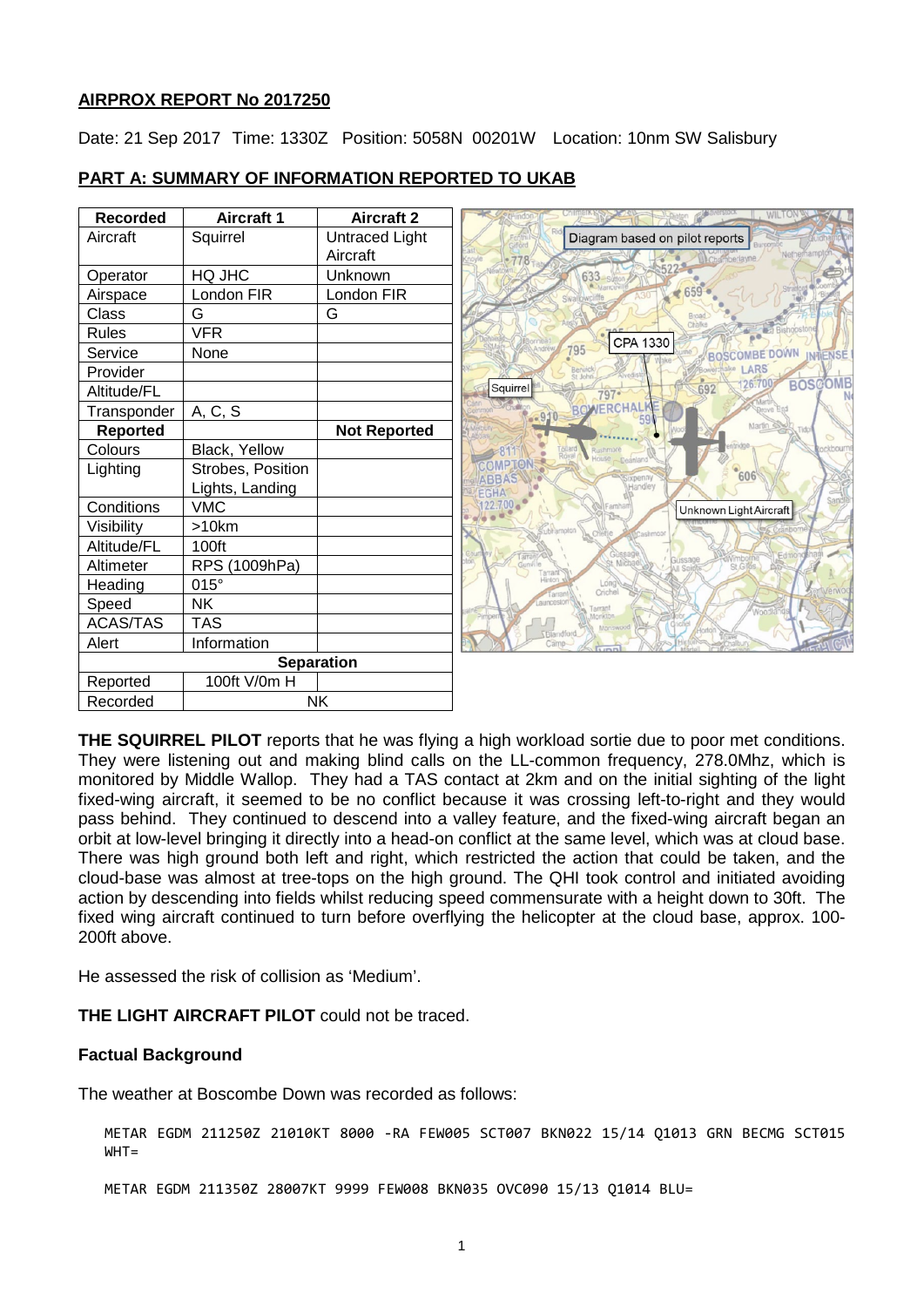### **Analysis and Investigation**

## **UKAB Secretariat**

The Squirrel and light aircraft pilots shared an equal responsibility for collision avoidance and not to operate in such proximity to other aircraft as to create a collision hazard<sup>[1](#page-1-0)</sup>. If the incident geometry is considered as head-on or nearly so then both pilots were required to turn to the right<sup>2</sup>.

# **Comments**

## **JHC**

The flight profiles of both aircraft appear to have been affected by the prevailing weather conditions that were worse in the locality to that forecast prior to launch. Whilst the rotary crew expected to be in low-level environment (albeit, the weather causing a high cockpit workload) it is highly likely that this was an unusual environment for the fixed-wing crew which could have affected their internal cockpit work-cycle, their capacity to adopt low-level flying procedures such as landing lights and appropriate RT frequencies, and most importantly, their look-out. As a result of these factors both aircraft came into proximity in Class G airspace and had to rely on the seeand-avoid barrier to prevent a more serious episode from occurring. In this instance, with the heightened situational awareness provided by TAS, the see-and-avoid barrier was successful. It is also worthy of note that while it is unlikely that an ATC service would have been able to differentiate either aircraft from the ground clutter at the heights and ranges involved, a VHF lowlevel common frequency could have provided greater mitigation to MAC than a military-only UHF frequency. After successfully trialling a VHF low-level common frequency north of N56°, the RAF Safety Centre is engaged with the CAA to introduce this UK-wide to further aid GA awareness of military low flying.

### **Summary**

An Airprox was reported when a Squirrel and a light aircraft flew into proximity at 1330hrs on Thursday 21<sup>st</sup> September 2017. The Squirrel pilot was operating under VFR in VMC, without an ATS. The light-aircraft pilot could not be traced.

# **PART B: SUMMARY OF THE BOARD'S DISCUSSIONS**

Information available consisted of reports from the Squirrel pilot, radar photographs/video recordings, reports from the appropriate operating authority.

The Board first looked at the actions of the Squirrel pilot. He was aware of the prevailing weather conditions but was still able to fulfil his tasking VMC low-level. Operating at low-level meant that he could not receive an ATS, nevertheless he was listening out on the UHF low-level frequency. Noting that it was highly unlikely that the light-aircraft pilot would be listening out on this frequency, the Board wholeheartedly agreed with the JHC comments that a VHF low-level common frequency would be welcome. Although the light-aircraft did not appear on the NATS radars, presumably because of its height, it probably was transponder equipped, because the Squirrel pilot had a TAS contact at 2km showing that the aircraft was diverging and no confliction. Having seen the light-aircraft at range, the Squirrel pilot was at first content with the separation, judging that they would pass behind; however, its subsequent orbit put it into direct conflict with the Squirrel, at which point the QHI took control to take avoiding action in the only manner available by descending and slowing down.

Unfortunately, without the light-aircraft pilot's report, it was impossible for the Board to know whether the pilot had seen the Squirrel or not but, judging by his actions, they thought that he probably had not. They thought that it was likely that the pilot had been caught out by the deteriorating weather

l

<span id="page-1-0"></span><sup>1</sup> SERA.3205 Proximity.

<span id="page-1-1"></span><sup>2</sup> SERA.3210 Right-of-way (c)(1) Approaching head-on.